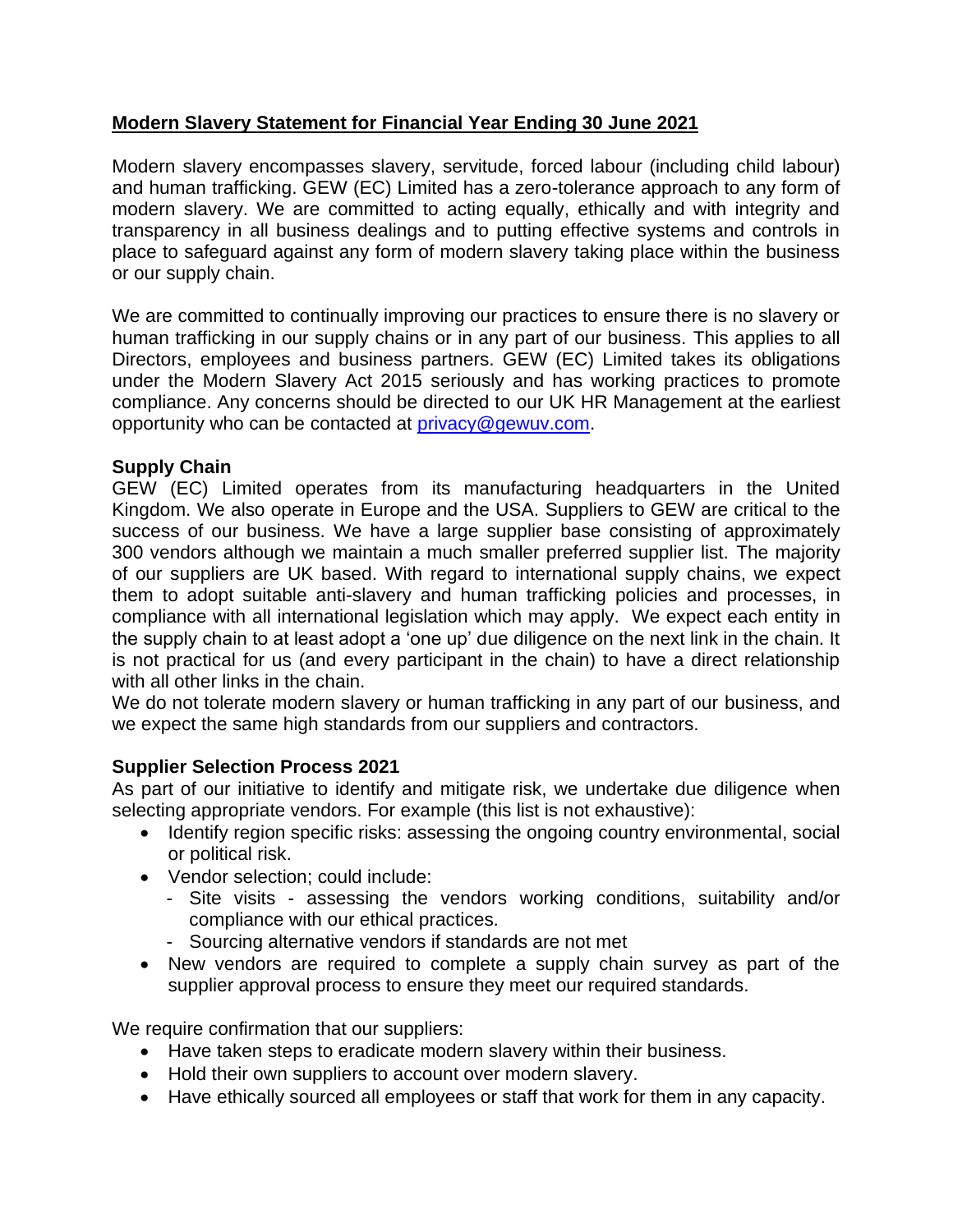- Pay their employees at least any prevailing minimum wage applicable within their country of operations.
- Promote a safe working environment applicable to the country of operations.
- Are financially sound and well managed to produce reliable products of good quality that make a positive contribution to the products we offer our customers.
- Where possible implement processes/procedures that have a positive impact on the environment.

This is subject to ongoing review.

Questionnaires are issued to all suppliers that provide goods to GEW, responses confirm compliance with our Anti-Slavery and Human Trafficking Policy.

Suppliers who do not meet our requirements and cannot demonstrate positive action on areas of concern to GEW will be removed from the preferred supplier list. Should any instances of modern slavery come to light, we may terminate the contract at any time.

### **Training**

Staff training will be provided as necessary relevant to the employee's role. Our Anti-Slavery and Human Trafficking Policy outlines the procedures for reporting concerns. During the financial year under review, Modern Slavery Awareness training has been completed by new staff within the Human Resources, Quality and Procurement/Supply Chain teams.

#### **Our Policies**

We operate a number of internal policies to ensure that we are conducting business in an ethical and transparent manner. These include:

- Company Values
- Anti-Slavery and Human Trafficking Policy
- Equal Opportunities Policy
- Recruitment Policy
- Grievance Procedure
- Anti-Corruption and Bribery Policy
- Health and Safety Policy

Our Recruitment Policy and checks confirm that all employees are paid at least the National Minimum Wage.

#### **Key Performance Indicators**

Our current key performance indicator is the number of reports that are received from employees, the public, or law enforcement agencies to indicate that modern slavery practices have been identified. In the financial year ending June 2021 no reports were made.

We are not aware of any slavery or human trafficking taking place in our business or supply chain, and we shall continue to apply appropriate risk based due diligence processes to ensure compliance with the Act.